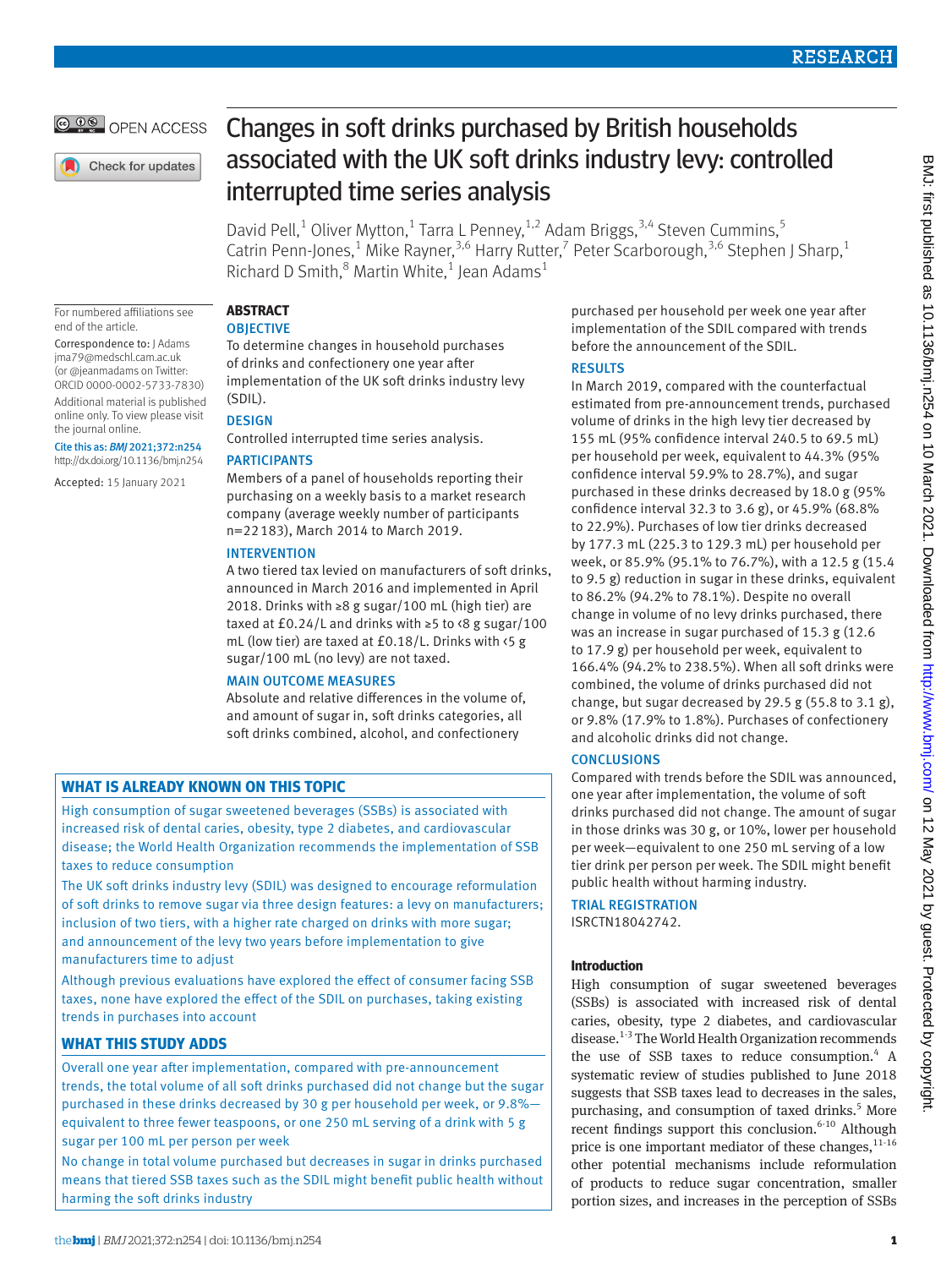being harmful to health associated with them being grouped with other taxed products such as alcohol and tobacco.<sup>17</sup> Furthermore, any public health benefits of reduced SSB consumption associated with SSB taxes might be negated by increased consumption of substitutes such as confectionery and alcohol.<sup>18-20</sup>

The UK soft drinks industry levy (SDIL) was one of the first taxes on SSBs explicitly designed to incentivise manufacturers of SSBs to reduce sugar content.<sup>2122</sup> This is reflected in three design features. Firstly, the SDIL is levied on manufacturers, importers, and bottlers rather than on consumers. Secondly, the levy includes two tiers: £0.24/L for drinks containing ≥8 g total sugar per 100 mL, and £0.18/L for drinks containing ≥5 g and <8 g total sugar per 100 mL. Thirdly, the SDIL was intentionally announced in 2016, two years before implementation in 2018, to allow manufacturers time to adjust. The SDIL also provides exemptions (see box  $1$ ).<sup>23</sup>

Two before and after analyses have shown reductions of around 30% in sales weighted sugar concentration of levy eligible drinks in the UK from before the announcement of the SDIL on 16 March 2016 to after implementation on 6 April 2018.<sup>24 25</sup> However, background trends in purchases of sugary drinks are not stable, with decreases reported over several years. $26$  This makes it difficult to attribute before and after decreases in sugary drinks purchases to the SDIL. An interrupted time series analysis found that the announcement and implementation of the SDIL were together associated with a 34 percentage point reduction in the proportion of levy liable drinks with >5 g total sugar per 100 mL, indicating substantial reformulation of the market.16 Changes in prices across the UK soft drink market were also reported, although it was difficult to discern clear patterns in

# Box 1: Glossary of terms

*Soft drinks industry levy (SDIL)—*a tiered tax on manufacturers of sugar sweetened beverages

*Levy exempt drinks—*drinks exempt from the SDIL irrespective of sugar content; that is, drinks containing >75% milk, drinks containing >1.2% alcohol, and drinks sold as alcohol replacements, drinks sold as powders, 100% fruit juices, and drinks sold by manufacturers selling less than one million litres of drinks not exempt for other reasons each year

*High tier drinks—*drinks that are not levy exempt and contain ≥8 g of sugar per 100 mL

*Low tier drinks—*drinks that are not levy exempt and contain ≥5 g to <8 g of sugar per 100 mL

*No levy drinks—*drinks that are not levy exempt but contain <5 g of sugar per 100 mL; we subdivided this category into drinks containing >0 g to <5 g of sugar per 100 mL, drinks containing 0 g of sugar per 100 mL, and bottled water

*Levy liable drinks—*drinks that are not levy exempt drinks; that is, the sum of high tier drinks, low tier drinks, and no levy drinks

*Soft drinks—*any drink not containing alcohol

*Confectionery—*products in the sugar confectionery and chocolate confectionery categories

*Toiletries—*products in the shampoo, hair conditioner, and liquid soap categories.

these, with some levied categories increasing and others decreasing in price. In a controlled interrupted time series analysis including data up to the point of implementation of the SDIL, we found that the SDIL announcement was associated with changes in both the volume of, and sugar purchased in, drinks in many categories.27 However, we found no overall change in total volume of, or sugar purchased in, all soft drinks combined.

We determined whether household purchases of drinks and confectionery had changed one year after implementation of the SDIL.

#### **Methods**

Here we extend our previous analyses<sup>27</sup> to study changes in the volume of, and amount of sugar in, household purchases of drinks in each levy tier, exempt drinks categories (including alcoholic drinks), and confectionery from two years before the announcement of the SDIL to one year after its implementation (March 2014 to March 2019). As before, we used controlled interrupted time series methods, with toiletries included as a control category.27 We compared observed changes associated with the announcement and implementation of the SDIL to the counterfactual scenarios in which the announcement and implementation did not take place. Including a full two years of data before the announcement enables us to estimate pre-intervention trends and project these forward as counterfactual scenarios. The protocol is published elsewhere $^{28}$ and the study was registered. This study is reported in accordance with the strengthening the reporting of observational studies in epidemiology (STROBE) guideline (see supplementary material A).

#### Data source

We used data from a panel of households reporting their purchasing on a weekly basis to a market research company (Kantar Worldpanel; KWP). Participating households are asked to record all food and drink purchases brought into the home (including those ordered online and delivered) through barcodes scanners and manual report. Purchasing information is uploaded weekly, where it is linked to nutritional data collected by KWP field workers on a rolling basis. Households record their personal characteristics every four weeks and receive gift vouchers worth about £100 (\$122; €112) annually-equivalent to 0.3% of median UK annual household income after tax in 2019  $(E29600).^{29}$ 

KWP samples households from across Great Britain using proprietary methods. It excludes households that record fewer than six purchases weekly along with those whose adjusted weekly spend is lower than an undisclosed minimum. KWP applies weights to purchases to adjust for these exclusions and maintain the representativeness of the panel. We used these weights throughout.

The main data cleaning that occurred before analysis involved assigning products and product groups in the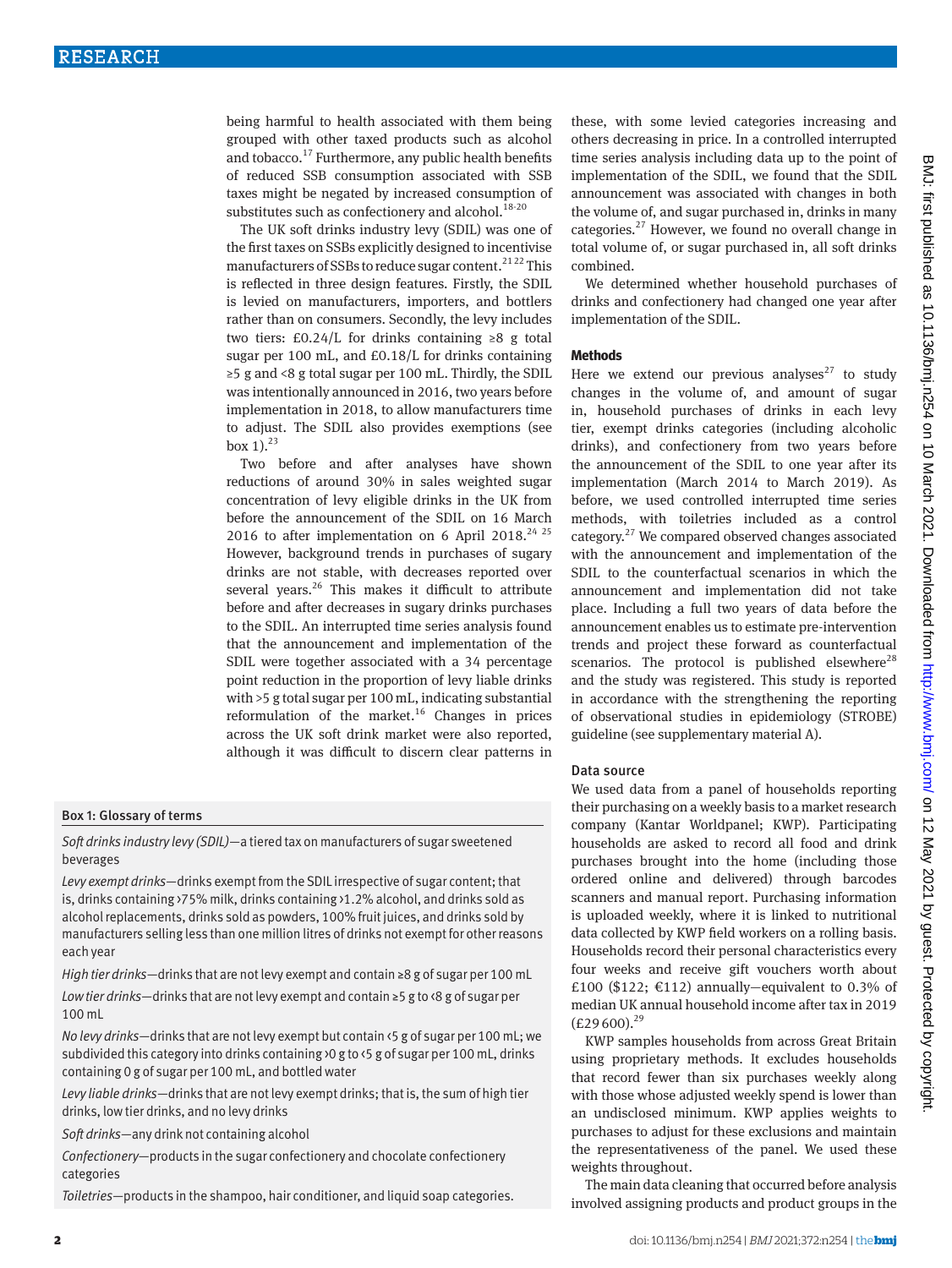BMJ: first published as 10.1136/bmj.n254 on 10 March

KWP dataset to SDIL relevant groups. This was done based on KWP assigned product groups, product names, and nutritional content. In previous work we found some evidence of error, but not bias, in the sugar concentration reported by KWP compared with information provided on manufacturers' websites. $27$ 

# Product categories: drinks, confectionery, and toiletries

Purchased drinks that were levy liable were divided into high tier, low tier, or no levy based on sugar content (see box 1 for definitions). No levy drinks were additionally disaggregated, as described in box 1.

As the SDIL might have led to substitution to other drinks categories, we also examined purchasing of levy exempt drinks in several categories: milk based drinks (comprising milk, milk alternatives such as soya drinks, and yoghurt based juices and drinks), alcoholic drinks (comprising both alcoholic and alcohol replacement drinks), no added sugar fruit juices, and drinks sold as powder (eg, tea, coffee, hot chocolate). Other exempt categories (infant formulas and drinks sold for medical purposes) were excluded.

We also hypothesised that the SDIL might lead to substitution from sugary drinks to other high sugar categories. To investigate this, we used sugar and chocolate confectionery purchases (referred to as confectionery).

#### Control group

To control for background trends in household purchases we used purchases of shampoo, hair conditioner, and liquid soap (ie, toiletries). Toiletries meet the proposed criteria for a controlled interrupted time series: they are robust to seasonality and probably have similar purchase volumes by households regardless of socioeconomic position or other potential confounders.30

#### Outcome measures

Most evaluations of SSB taxes focus on volume of drinks purchased. However, the SDIL's focus on reformulation makes the sugar purchased in drinks of additional public health interest. Thus, the outcome measures of interest were mean volume purchased per household per week in each of the drink categories and

grams per household per week of confectionery; and mean sugar purchased per household per week from each of the drink categories and confectionery. Data were aggregated at the weekly level and analysed as a time series.

#### Overall analysis strategy

Previous evidence indicates that reformulation occurred after the announcement of the SDIL and price changes after implementation.<sup>16</sup> As such. we hypothesised the SDIL might act as two linked interventions: the announcement on 16 March 2016 and implementation on 6 April 2018. $17$  Thus, our analysis strategy involved three separate comparisons that isolate the announcement and implementation of the SDIL and then examine the combined effect (fig 1). In the first analysis we isolated the announcement of the SDIL. Here we compared anticipatory effects on purchasing in the two years after the announcement to the counterfactual estimated from purchasing in the two years before the announcement. This replicates our previous analysis<sup>27</sup> and is presented here for completeness. In the second analysis, we isolated the implementation of the SDIL. Here we compared purchasing in the year after implementation to the counterfactual estimated from purchasing in the two years before implementation. In the third analysis we considered both the announcement and the implementation and we compared purchasing in the year after implementation to the counterfactual estimated from purchasing in the two years before the announcement.

#### Primary analysis: category specific analyses

For each of the three analyses we developed separate controlled interrupted time series models for volume and sugar purchased from each levy liable and levy exempt drinks category and confectionery (fig 1). Supplementary material B provides the full model specification.

We present absolute and relative differences between observed purchasing and counterfactual scenarios in the final week of each observation period, with 95% confidence intervals for the relative difference obtained using the multivariate delta method.<sup>31</sup>



Fig 1 | Schematic of overall analysis strategy. Solid lines=observed data; dashed lines=counterfactual estimated from previous observed data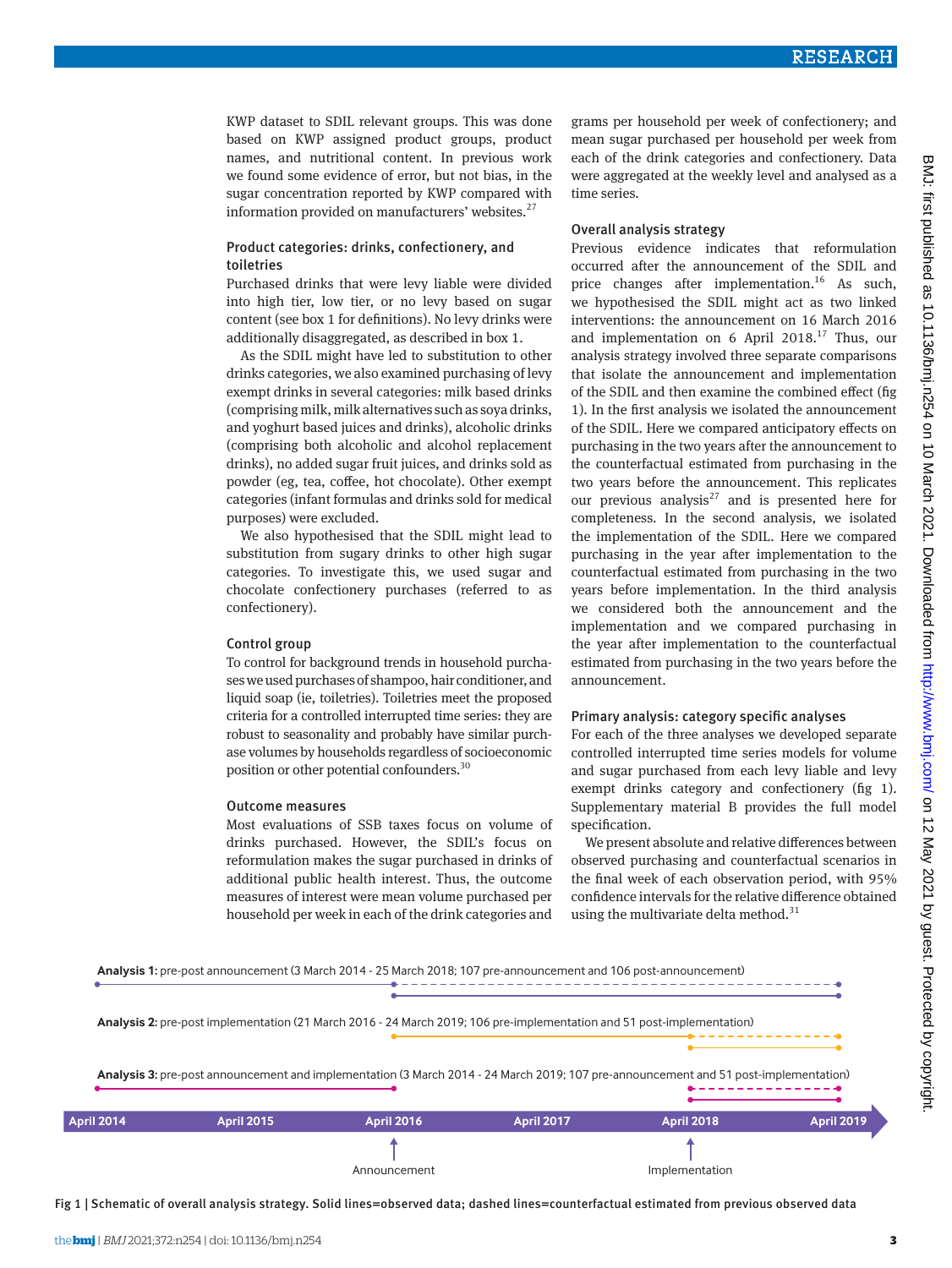# Secondary analysis: all soft drinks categories combined, irrespective of levy eligibility

Levy exempt drinks include drinks that might contain comparable amounts of sugar to levy liable products. To examine the extent to which the SDIL impacted on the purchased volume of, and amount of sugar in, soft drinks, regardless of SDIL liability, we carried out controlled interrupted time series analysis, combining purchases of all soft drinks (irrespective of sugar content; ie, high tier, low tier, no levy, milk and milk based drinks, no added sugar fruit juice, and drinks sold as powders), levy liable drinks (irrespective of sugar content; ie, high tier, low tier, and no levy drinks), and according to sugar content based on levy tiers (irrespective of levy eligibility; ie, all soft drinks with ≥8 g of sugar per 100 mL, all soft drinks with ≥5 g to <8 g of sugar per 100 mL, and all soft drinks with <5 g of sugar per 100 mL).

#### Sensitivity analyses

*Excluding small manufacturers*—the SDIL exempts drinks from manufacturers and producers who sell less than one million litres of levy liable drinks annually. As we were unable to obtain a list of exempt manufacturers, our main analyses include all manufacturers. We conducted sensitivity analyses to examine the effect of excluding manufacturers who we estimated to be small. The total purchase volume was summed by manufacturer by year across the five years in the KWP dataset, and a mean purchase volume per year for each manufacturer was calculated. In the first sensitivity analysis, we excluded manufacturers with a mean of less than one million litres purchased per year. Acknowledging KWP data excludes purchases not brought home, we repeated these analyses excluding manufacturers with mean annual purchased volumes of <0.5 million litres in KWP. We were unable to access accurate estimates of the proportion of all drinks purchases brought home. This value reflects an arbitrary, but we think conservative, estimate of the minimum proportion of drinks brought home.

*Interrupted time series without a control category*— Toiletries were chosen as a control condition a priori to account for background trends in household purchases. It is, however, possible that a more appropriate control exists. As we only have access to data on purchasing of the categories described here (confectionery, drinks, toiletries), we were not able to examine alternative potential control categories. To examine the effect of the decision to use toiletries as the control category, we performed an additional sensitivity analysis with no control condition.

#### Changes to protocol

We made several changes to the published protocol.<sup>28</sup> KWP provided additional data that allowed us to increase the precision of our estimates. Specifically, we were able to increase the pre-announcement study period from 104 to 107 weeks and reduce the unit of analysis from purchases every four weeks to purchases every week. We originally intended to include purchases

not brought home. We excluded these purchases, however, as these data were not available before mid-2015, meaning that robust pre-announcement trends could not be estimated. Although we originally intended to combine all no levy drinks, we present these disaggregated into those with  $>0$  g and  $<5$  g of sugar per 100 mL, 0 g of sugar per 100 mL, and bottled water, as trends for these different categories are noticeably different. Our original intention to explore potential disparities across socioeconomic groups will be pursued in future work.

#### Patient and public involvement

The steering group for the wider SDIL evaluation includes two lay members and meets twice a year. Patients and the public were not involved in developing the research question, the outcome measures, the design, or the conduct of the work reported here. The steering group has regularly contributed ideas for routes to dissemination.

#### **Results**

About 31 million purchases of drinks, confectionery, and toiletries from March 2014 to March 2019 were included from a mean of 22183 households each week. The characteristics of included households remained consistent over the study period, and after weighting they largely reflected households in 2014- 19 in the UK (see supplementary table 1).

Table 1 summarises the households' weekly purchased volumes of, and amounts of sugar in, drinks and other categories over the study period. Substantial reductions in volume of, and sugar in, purchases of SDIL liable drinks were observed in the high and low tiers over time. These reductions were accompanied by a smaller increase in volume of no levy drinks purchased, but proportionally much greater increases in sugar purchased in these drinks.

# Primary analysis: category specific results

Results of the controlled interrupted time series analyses of purchased volume of, and sugar in, levy liable drinks and confectionery are shown in figure 2 (volume) and figure 3 (sugar). Absolute and relative changes are summarised in table 2 and table 3. Supplementary tables 2a and b show level and trend changes from these models. Supplementary figures 1a and b show similar figures and data for subcategories of no levy drinks and exempt categories.

#### High tier drinks

The trend in purchased volume of, and sugar in, high tier drinks continued downwards throughout the study period. The implementation, but not announcement, of the SDIL was associated with a reduction in purchased volume of, and sugar in, these drinks. The volume of high tier drinks purchased was 139.0 mL (95% confidence interval 191.0 to 86.9 mL) per household per week, or 41.6% (95% confidence interval 53.7% to 29.5%), lower in March 2019 compared with the counterfactual estimated from pre-implementation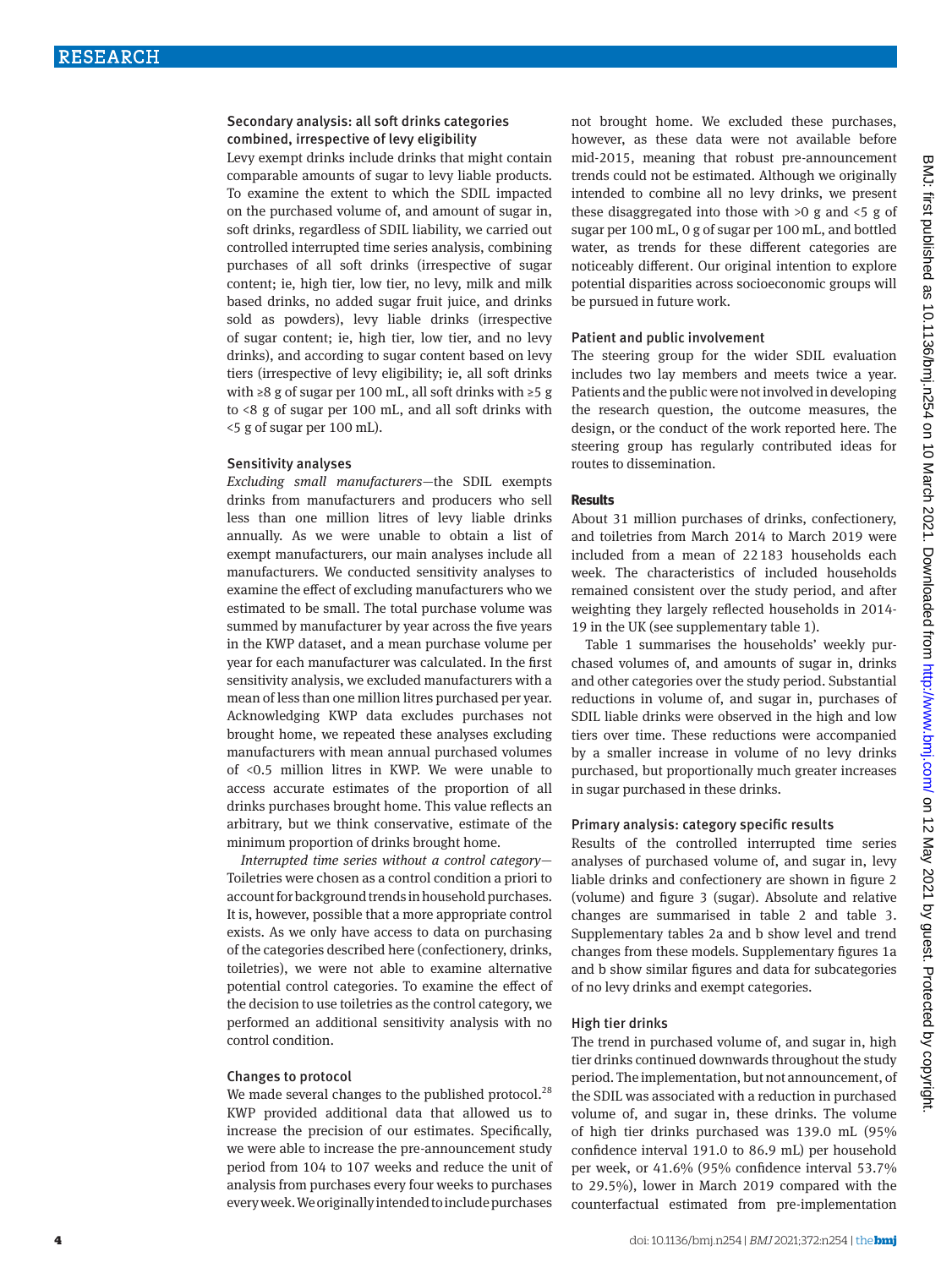Table 1 | Mean volume of, and amount of sugar in, purchased drinks and confectionery per household per week in relation to the UK soft drinks industry levy, March 2014 to March 2019

|                                     | Mean (SD) volume (mL) per household weekly |                                                                                                                 |                                                                                                                                                                                                                                | Mean (SD) amount of sugar (g) per household weekly |                                         |                                           |
|-------------------------------------|--------------------------------------------|-----------------------------------------------------------------------------------------------------------------|--------------------------------------------------------------------------------------------------------------------------------------------------------------------------------------------------------------------------------|----------------------------------------------------|-----------------------------------------|-------------------------------------------|
|                                     | Pre-announcement:<br>Mar 2014-Mar 2016     | Post-announcement:<br>Mar 2016-Mar 2018                                                                         | Post-implementation:<br>Apr 2018-Mar 2019                                                                                                                                                                                      | Pre-announcement:<br>Mar 2014-Mar 2016             | Post-announcement:<br>Mar 2016-Mar 2018 | Post-implementation:<br>Apr 2018-Mar 2019 |
| Levy liable drinks (sugar/100 mL)   |                                            |                                                                                                                 |                                                                                                                                                                                                                                |                                                    |                                         |                                           |
| High tier $(28 g)$                  | 951 (150)                                  | 677 (159)                                                                                                       | 297(70)                                                                                                                                                                                                                        | 105.6(16.5)                                        | 75.2(17.3)                              | 32.7(7.9)                                 |
| Low tier ( $\geq$ 5 g to <8 g       | 168 (40)                                   | 144(43)                                                                                                         | 65(28)                                                                                                                                                                                                                         | 10.9(2.7)                                          | 9.5(2.8)                                | 4.4(1.9)                                  |
| No levy $(5 g)$ :                   | 2517 (235)                                 | 2576 (298)                                                                                                      | 2935 (400)                                                                                                                                                                                                                     | 12.5(1.7)                                          | 12.4(2.6)                               | 21.5(4.8)                                 |
| $>0$ g to $5$ g                     | 835 (87)                                   | 764 (99)                                                                                                        | 858 (133)                                                                                                                                                                                                                      | 12.5(1.7)                                          | 12.4(2.6)                               | 21.5(4.8)                                 |
| 0 g                                 | 1073 (116)                                 | 1097 (148)                                                                                                      | 1346 (200)                                                                                                                                                                                                                     | 0(0)                                               | 0(0)                                    | 0(0)                                      |
| Bottled water                       | 609 (78)                                   | 714 (90)                                                                                                        | 730 (124)                                                                                                                                                                                                                      | 0(0)                                               | 0(0)                                    | 0(0)                                      |
| Levy exempt drinks                  |                                            |                                                                                                                 |                                                                                                                                                                                                                                |                                                    |                                         |                                           |
| Alcoholic drinks                    | 1959 (452)                                 | 1871 (516)                                                                                                      | 1806 (524)                                                                                                                                                                                                                     |                                                    |                                         |                                           |
| Milk and milk based<br>drinks:      | 3705 (203)                                 | 3460 (224)                                                                                                      | 3358 (241)                                                                                                                                                                                                                     | 180.3(9.9)                                         | 167.9(11.1)                             | 160.9(11.3)                               |
| Milk                                | 3573 (194)                                 | 3338 (216)                                                                                                      | 3237 (234)                                                                                                                                                                                                                     | 167.5(9.0)                                         | 156.5(10.2)                             | 150.3(10.7)                               |
| Milk based drinks                   | 132 (14)                                   | 122(16)                                                                                                         | 121(11)                                                                                                                                                                                                                        | 12.8(1.4)                                          | 11.4(1.6)                               | 10.6(1.0)                                 |
| Fruit juices with no<br>added sugar | 534 (37)                                   | 493(51)                                                                                                         | 497 (57)                                                                                                                                                                                                                       | 52.7(3.8)                                          | 47.8(5.0)                               | 47.4(5.5)                                 |
| Drinks sold as<br>powders (g)       | 100(13)                                    | 87(11)                                                                                                          | 82(12)                                                                                                                                                                                                                         | 21.6(3.4)                                          | 18.3(3.2)                               | 16.5(3.0)                                 |
| Confectionery (g)                   | 325 (98)                                   | 301(95)                                                                                                         | 287(93)                                                                                                                                                                                                                        | 182.5 (55.0)                                       | 169.0(53.3)                             | 161.0(52.1)                               |
| Toiletries                          | 125(10)                                    | 119(10)                                                                                                         | 118(11)                                                                                                                                                                                                                        |                                                    |                                         | $\sim$                                    |
| .                                   |                                            | the contract of the contract of the contract of the contract of the contract of the contract of the contract of | the second contract of the second contract of the second contract of the second contract of the second contract of the second contract of the second contract of the second contract of the second contract of the second cont | $\sim$                                             |                                         |                                           |

Sugar from alcoholic drinks is not included here as many alcoholic drinks contain sugar but the product label does not provide the amount.

trends. Sugar purchased in these drinks decreased by 16.1 g (95% confidence interval 24.8 to 7.3 g) per household per week, or 43.1% (61.1% to 25.1%). Results compared with the counterfactual estimated from pre-announcement trends were similar.

#### Low tier drinks

Purchased volume of, and sugar in, low tier drinks gradually increased before the announcement of the SDIL. The announcement was associated with a reversal of this trend, but implementation was not associated with any additional statistically significant change. Compared with the counterfactual estimated from pre-announcement trends, in March 2019 the volume of purchased low tier drinks per household per week decreased by 177.3 mL (225.3 to 129.3 mL), or 85.9% (95.1% to 76.7%); and sugar purchased in these drinks decreased by 12.5 g  $(15.4 \text{ to } 9.5 \text{ g})$  per household per week, or 86.2% (94.2% to 78.1%).

#### No levy drinks

Before the announcement of the SDIL there was a gradual upward trend in volume of purchased no levy drinks but a gradual downward trend in purchased sugar. Announcement of the SDIL was associated with a non-significant decrease in volume of no levy drinks purchased, whereas implementation was associated with a statistically significant increase in no levy drinks purchased. Overall, purchased volume of no levy drinks in March 2019 was 210.5 mL (−100.1 to 521.2 mL), equivalent to 7.7% (−4.4% to 19.9%) higher compared with the counterfactual of preannouncement trends, although this did not reach statistical significance.

Increases were, however, found in sugar purchased from no levy drinks associated with the announcement, but not the implementation, of the SDIL. Compared with the counterfactual of pre-announcement trends, in March 2019 sugar purchased in no levy drinks increased by 15.3 g (12.6 to 17.9 g) per household per week, or 166.4% (94.2% to 238.5%).

Changes in purchased volume of subcategories within the no levy drinks group were not uniform. Both the announcement and the implementation of the SDIL were associated with significant decreases in bottled water purchased. In contrast, the implementation, but not announcement, of the SDIL was associated with increases in purchased drinks with no sugar and with >0 to <5 g total sugar per 100 mL.

#### Levy exempt drinks and confectionery

Overall, the announcement and implementation of the SDIL were associated with no statistically significant changes in purchased volume of levy exempt drinks or confectionery. An overall reduction was, however, found in sugar purchased from milk and milk based drinks. Compared with the counterfactual of preannouncement trends, in March 2019 sugar purchased in these drinks decreased by 11.9 g  $(23.1 \text{ to } 0.8 \text{ g})$  per household per week, equivalent to 7.4% (13.8% to  $0.9\%$ ).

# Secondary analysis: all soft drinks categories combined

Supplementary table 3a and supplementary figure 2 summarise the results of the controlled interrupted time series analyses of the associated effects of the SDIL on purchased volume of, and sugar from, all soft drinks categories combined, irrespective of levy eligibility. Supplementary table 3b summarises absolute and relative changes in volume of, and sugar in, all soft drinks and confectionery purchased.

Overall, compared with the counterfactual estimated from pre-announcement trends, no change was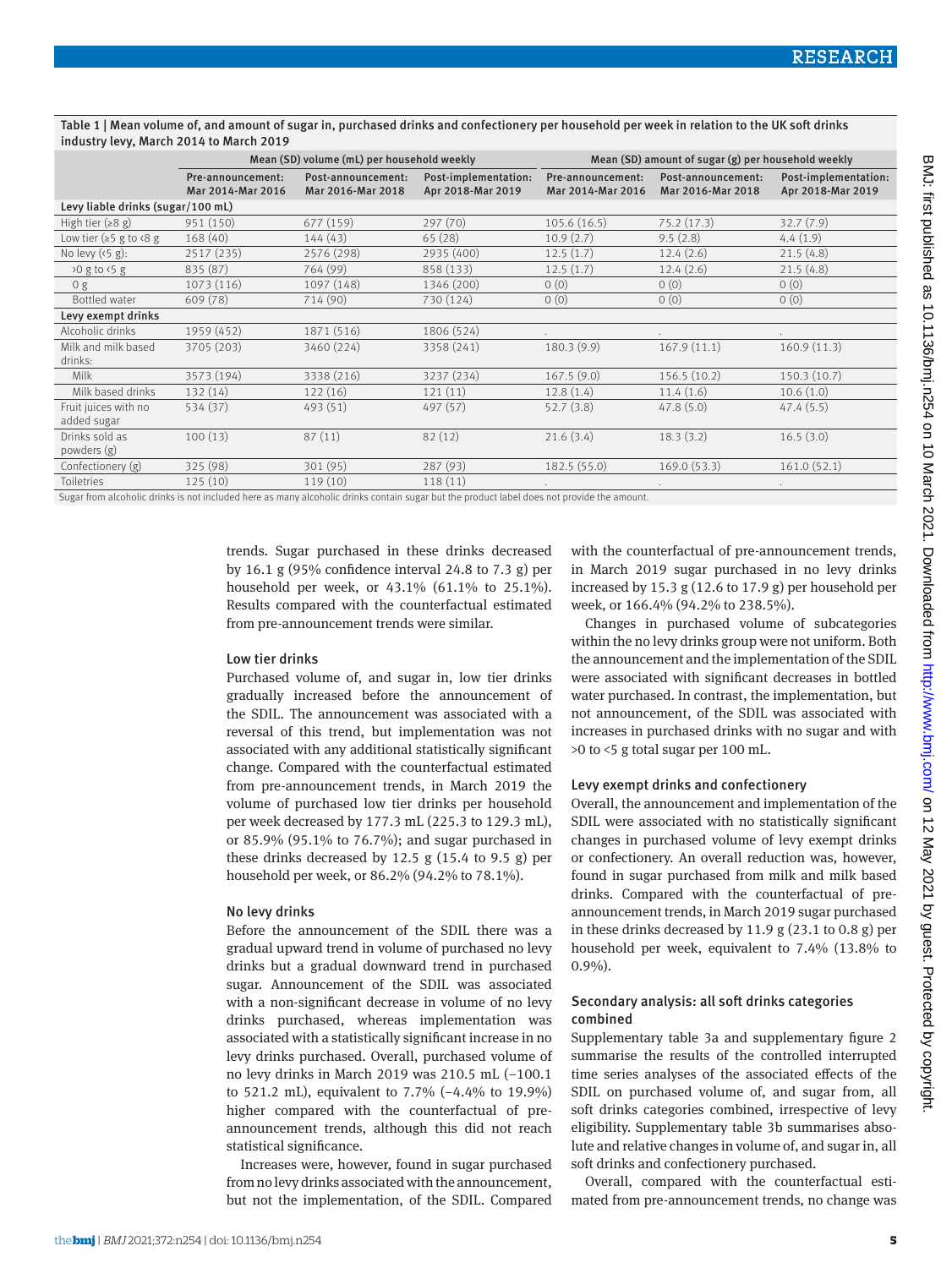# RESEARCH



Fig 2 | Observed and modelled volume of drinks liable to the Soft Drinks Industry Levy (SDIL), and weight of confectionery purchased by each household weekly, March 2014 to March 2019. Points are observed data; coloured lines are modelled data; the first vertical line indicates the announcement of the SDIL; the second vertical line indicates the implementation of the SDIL; the Y axis varies in scale between panels to maximise the resolution of figures; modelled purchases are presented as smoothed lines, including averaged effects for seasonality and the impact of Christmas and January, and, for confectionery, Easter

observed in volume of all soft drinks purchased in March 2019. A reduction was, however, found in sugar purchased in all soft drinks (including exempt drinks) combined of 29.5 g per household per week (55.8 to 3.1 g), equivalent to 9.8% (17.9% to 1.8%).

#### Sensitivity analyses

Excluding manufacturers of levy liable products with less than one million and less than 500000 litres of purchased drinks annually in our dataset was associated with small changes in the magnitude of estimated coefficients, but with no change in the direction or statistical significance of any findings (supplementary tables 4a to b).

Removing the control category led to wider confidence intervals in a small number of cases such that absolute and relative changes in volume were not statistically different from the pre-implementation counterfactuals (see supplementary material G).

# **Discussion**

Taking account of pre-existing trends, this study found that one year after implementation of the SDIL, sugar purchased from soft drinks that were taken home decreased by 30 g per household per week. No evidence was found of a statistically significant change in purchased volume. Assuming a mean UK household size of 2.4 people,  $32$  this is equivalent to a reduction in sugar consumption from SSBs of 12.5 g per person per week, or equivalent to the replacement of one 250 mL serving of a drink with 5 g sugar per 100 mL per person per week with a sugar-free alternative. A modelling study conducted before implementation of the SDIL found that if the levy achieved reformulation it could be expected to lead to a decrease in sugar consumption from SSBs of 7-38 g per person per week and that this would be associated with a reduction in the number of obese individuals in the UK of 0.2-0.9% and a reduction in incidence cases of type 2 diabetes of 0.8-4.4 per 1000 person years. The reduction in sugar from SSBs we report one year after implementation of the SDIL is within this range.

# Strengths and weaknesses of this study

In this study we used a large, nationally representative dataset, included a control category, and explored changes in two potential substitute categories (alcohol and confectionery).

We only included purchases brought into homes. Although KWP also collects data on other purchases, this smaller panel was established in mid-2015 and so was unsuitable for our analyses because robust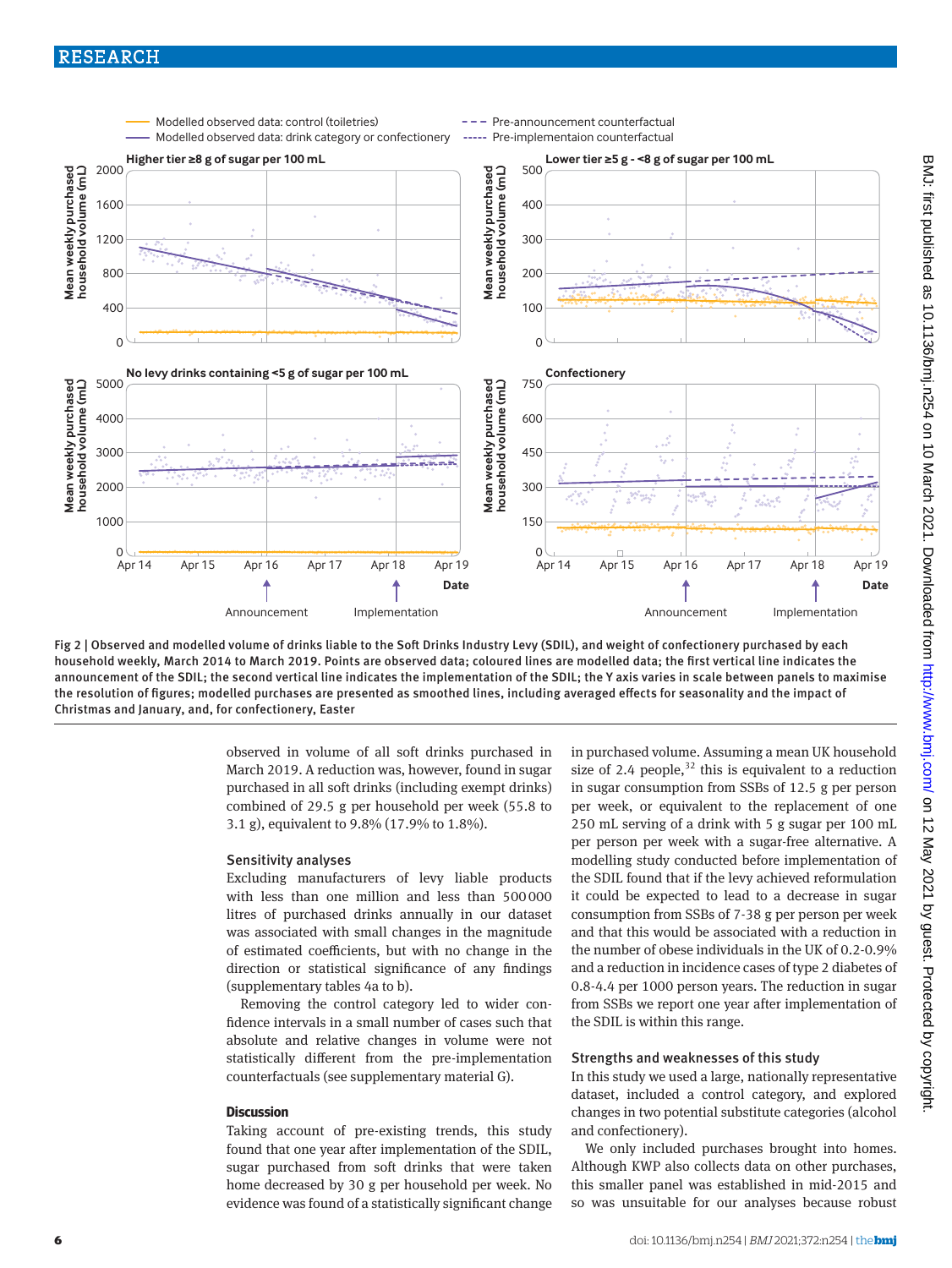

Fig 3 | Observed and modelled amount of sugar in drinks liable to the Soft Drinks Industry Levy and confectionery purchased by each household weekly, March 2014 to March 2019. Points are observed data; coloured lines are modelled data; the first vertical line indicates the announcement of the SDIL; the second vertical line indicates the implementation of the SDIL; the Y axis varies in scale between panels to maximise the resolution of figures; modelled purchases are presented as smoothed lines, including averaged effects for seasonality and the impact of Christmas and January, and, for confectionery, Easter

pre-announcement trends could not be estimated. KWP data are collected at the household level and do not take account of waste or differential sharing within households. Nevertheless, the data provide a reasonable estimate of consumption.<sup>33</sup> We did not assess changes in other categories beyond soft drinks, alcohol, and confectionery.

The estimate of effect size in interrupted time series analyses is based on a modelled counterfactual that might be inaccurate. For example, the strong downward trend in higher tier drinks before the announcement of the SDIL might not have continued. Attribution of effects in interrupted time series analyses is vulnerable to co-interventions. The SDIL is part of a wider sugar reduction strategy, although this has been found to have achieved minimal changes beyond those attributable to the SDIL.<sup>24</sup>

The personal characteristics of the panel remained similar over the study period, and proprietary weightings were used to account for non-consumers and to adjust for variations in panel composition. Households participating in KWP are slightly more likely to be from lower social position and to have no qualifications compared with UK households generally. This might reflect the relative value placed on the small rewards for participation by different households and could limit the generalisability of our findings. If households from lower socioeconomic backgrounds are more likely to change purchasing as a result of the SDIL, then we could have marginally overestimated the effect of the SDIL. However, while we previously found that the price of soft drinks in the UK did change after implementation of the SDIL, no clear pattern was found, with the price of some groups of drinks increasing and others decreasing.16 We previously found no systematic differences between the sugar content of drinks reported in KWP data and contemporaneous values listed on supermarket websites. $27$ 

#### Comparison with other work

Our finding that the SDIL was associated with a reduction in purchased sugar from all soft drinks is consistent with previous analyses that focused on the  $SDIL.<sup>24-25</sup>$  Although our estimate of the reduction in sugar consumption from all soft drinks associated with the levy (9.8%) was less than that estimated by others (29%), this previous work did not take account of preexisting trends.<sup>24</sup>

We found that the reduction in purchased sugar from all soft drinks occurred despite no change in volume of all soft drinks purchased. This is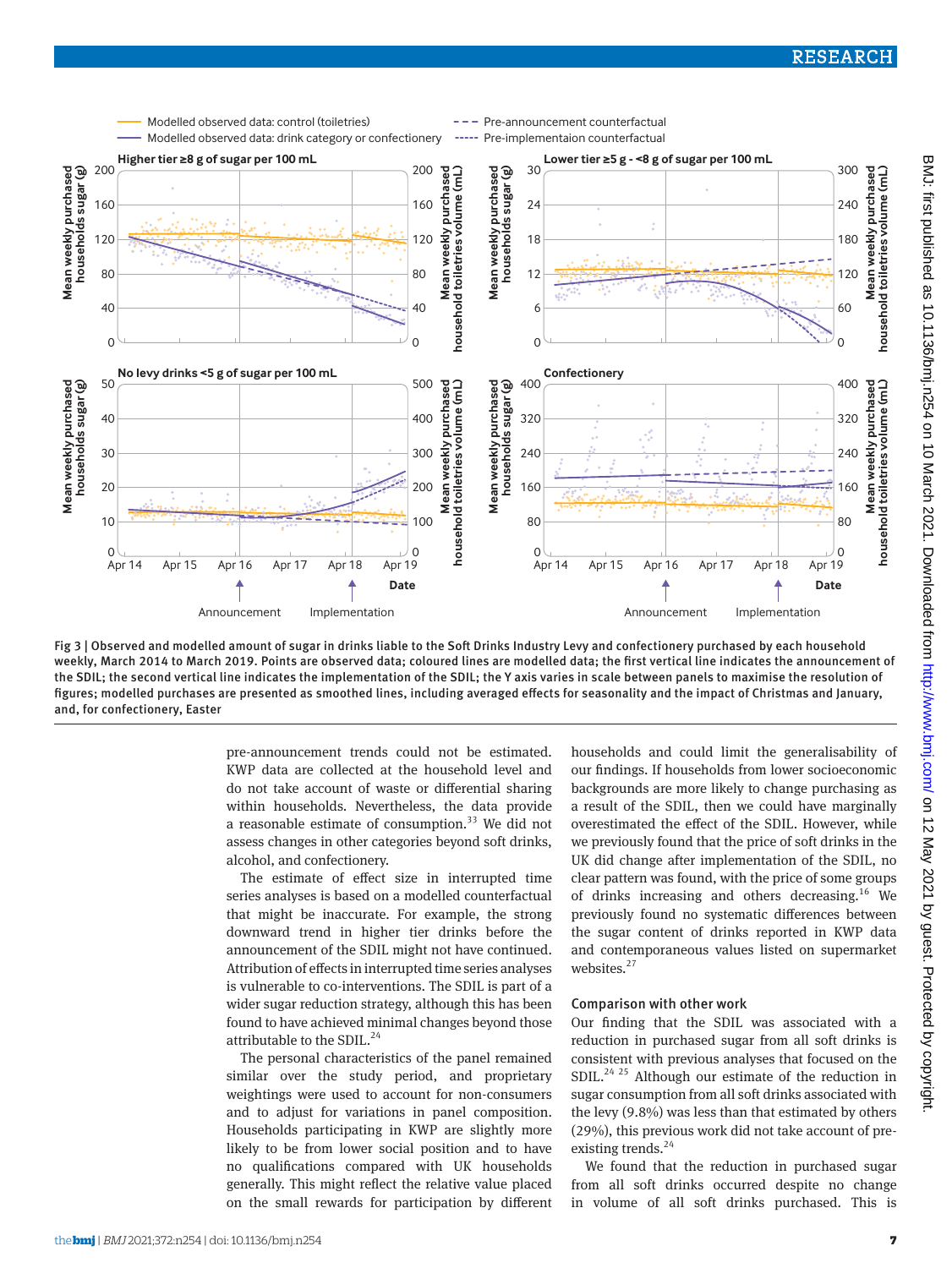|                                      | Analysis 1: pre-post announcement |                               | Analysis 2: pre-post implementation |                                | Analysis 3: pre-post announcement and |                               |  |
|--------------------------------------|-----------------------------------|-------------------------------|-------------------------------------|--------------------------------|---------------------------------------|-------------------------------|--|
|                                      | (Mar 2014-Mar 2018)               |                               | (Mar 2016-Mar 2019)                 |                                | implementation (Mar 2014-Mar 2019)    |                               |  |
|                                      | Absolute                          | Relative                      | Absolute                            | Relative                       | Absolute                              | Relative                      |  |
|                                      | change (mL or g)                  | change $(\%)$                 | change (mL or g)                    | change (%)                     | change (mL or g)                      | change (%)                    |  |
| Levy liable drinks (sugar/100 mL)    |                                   |                               |                                     |                                |                                       |                               |  |
| High tier $(28 g)$                   | 7.1                               | 1.4                           | $-139.0$                            | $-41.6$                        | $-155.0$                              | $-44.3$                       |  |
|                                      | $(-57.5 \text{ to } 71.7)$        | $(-11.7 \text{ to } 14.6)$    | $(-191.0 \text{ to } -86.9)^*$      | $(-53.7$ to $-29.5)^*$         | $(-240.5 \text{ to } -69.5)^*$        | $(-59.9 \text{ to } -28.7)^*$ |  |
| Low tier ( $\ge$ 5 g to <8 g)*       | $-104.2$                          | $-52.6$                       | 22.7                                | 352.0                          | $-177.3$                              | $-85.9$                       |  |
|                                      | $(-143.2 \text{ to } -65.1)$      | $(-65.1 \text{ to } -40.2)^*$ | $(-46.0 \text{ to } 91.4)$          | $(-4312.8 \text{ to } 5016.7)$ | $(-225.3 \text{ to } -129.3)^*$       | $(-95.1 \text{ to } -76.7)^*$ |  |
| No levy $(5 g)$ :                    | $-42.1$                           | $-1.6$                        | 261.0                               | 9.8                            | 210.5                                 | 7.7                           |  |
|                                      | $(-280.6 \text{ to } 196.3)^*$    | $(-10.4 \text{ to } 7.2)$     | $(69.1 \text{ to } 452.9)^*$        | $(2.1 \text{ to } 17.4)^*$     | $(-100.1 \text{ to } 521.2)$          | $(-4.4 \text{ to } 19.9)$     |  |
| $\frac{1}{2}$ 0 g to $\frac{1}{5}$ g | 26.2                              | 3.6                           | 170.7                               | 23.2                           | 217.4                                 | 31.5                          |  |
|                                      | $(-51$ to $103.3)$                | $(-7.4 \text{ to } 14.6)$     | $(108.6 \text{ to } 232.9)^*$       | $(13.5 \text{ to } 32.9)^*$    | $(116.5 \text{ to } 318.4)^*$         | $(12.8 \text{ to } 50.2)^*$   |  |
| 0 g                                  | 11.3                              | 1.0                           | 174.1                               | 14.9                           | 197.0                                 | 17.2                          |  |
|                                      | $(-113.9 \text{ to } 136.5)$      | $(-10.2 \text{ to } 12.2)$    | $(73.6 \text{ to } 274.5)^*$        | $(5.5 \text{ to } 24.3)^*$     | $(36.7 \text{ to } 357.4)^*$          | $(1.1 \text{ to } 33.3)^*$    |  |
| Bottled water                        | $-81.9$                           | $-9.8$                        | $-101.2$                            | $-12.8$                        | $-216.4$                              | $-23.8$                       |  |
|                                      | $(-129.9 \text{ to } -33.8)^*$    | $(-15.0 \text{ to } -4.6)^*$  | $(-143.5 \text{ to } -58.8)^*$      | $(-17.8 \text{ to } -7.7^*)$   | $(-285.5 \text{ to } -147.4)^*$       | $(-30.0 \text{ to } -17.6)^*$ |  |
| Levy exempt drinks                   |                                   |                               |                                     |                                |                                       |                               |  |
| Alcoholic drinks                     | $-91.2$                           | $-4.8$                        | $-83.5$                             | $-4.7$                         | $-205.5$                              | $-10.9$                       |  |
|                                      | $(-355.1 \text{ to } 172.7)$      | $(-18 \text{ to } 8.5)$       | $(-296.2 \text{ to } 129.1)$        | $(-16.4 \text{ to } 7)$        | $(-554.7 \text{ to } 143.7)$          | $(-27.6 \text{ to } 5.9)$     |  |
| Milk and milk based drinks           | $-226.5$                          | $-7.0$                        | 168.7                               | 5.9                            | $-152.8$                              | $-4.8$                        |  |
|                                      | $(-362.6 \text{ to } -90.4)^*$    | $(-10.9 \text{ to } -3.0)^*$  | $(61.8 \text{ to } 275.6)^*$        | $(2.0 \text{ to } 9.7)^*$      | $(-325.7 \text{ to } 20.1)$           | $(-9.9 \text{ to } 0.4)$      |  |
| No added sugar fruit juices          | $-9.7$                            | $-2.0$                        | $-1.6$                              | $-0.3$                         | $-7.2$                                | $-1.5$                        |  |
|                                      | $(-48.1 \text{ to } 28.7)$        | $(-9.6 \text{ to } 5.7)$      | $(-32.5 \text{ to } 29.3)$          | $(-6.8 \text{ to } 6.1)$       | $(-57.3 \text{ to } 43)$              | $(-11.7 \text{ to } 8.8)$     |  |
| Drinks sold as powders (g)           | $-16.3$                           | $-17.2$                       | 13.5                                | 19.2                           | $-9.2$                                | $-9.9$                        |  |
|                                      | $(-29.8 \text{ to } -2.8)^*$      | $(-29.4 \text{ to } -5.1)^*$  | $(2.7 \text{ to } 24.3)^*$          | $(1.9 \text{ to } 36.5)^*$     | $(-26.7 \text{ to } 8.4)$             | $(-27.1 \text{ to } 7.4)$     |  |
| Confectionery (g)                    | $-36.4$                           | $-10.7$                       | 16.5                                | 5.5                            | $-25.7$                               | $-7.5$                        |  |
|                                      | $(-186.5 \text{ to } 113.6)$      | $(-51$ to 29.5)               | $(-104.8 \text{ to } 137.7)$        | $(-35.9 \text{ to } 46.8)$     | $(-213.4 \text{ to } 161.9)$          | $(-58.3 \text{ to } 43.3)$    |  |

Table 2 | Absolute and relative change in volume of drinks (mL) and confectionery (g) purchased per household per week in relation to the UK soft drinks industry Levy, March 2014 to March 2019

The counterfactual for low tier drinks crossed 0 mL shortly before the end of the study period thus predicting negative purchases; therefore the non-counterfactual estimate at the end of the study period was compared with the final week during which the counterfactual was a positive number.

\*Significant difference at 95% confidence interval level.

consistent with previously reported reductions in the sugar concentration of drinks associated with the SDIL.<sup>16</sup> The estimated effect size is also within the range of reformulation scenarios modelled before implementation (ie, a reduction of 17 to 90 g of sugar per household per week).<sup>34</sup>

Evaluations of other SSB taxes have revealed a consistent trend of reductions in purchasing of taxed drinks and no change in purchasing of untaxed drinks.<sup>5</sup> We found similar, with both volume of, and sugar in, high and low tier drinks decreasing overall. These reductions in volume of taxed drinks were offset by increases in volume of other drinks purchased. Despite some increases in sugar purchased in some categories of untaxed drinks, these did not offset decreases in sugar purchased from taxed drinks.

# Meaning of the study and implications for policymakers

Our main findings are that the SDIL was associated with a reduction in purchased sugar from all soft drinks with no evidence of a commensurate reduction in the volume of soft drinks purchased. Given the reformulation associated with the SDIL already documented, $16$  it is probable that the changes we report were driven by reductions in the sugar concentration of available drinks, alongside consumers switching to lower sugar alternatives. Despite the overall reduction we found in sugar purchased in soft drinks, the average amount of sugar purchased in drinks that are not subject to the levy paradoxically increased after implementation of the SDIL, with many drinks that previously had sugar

concentrations above the levy threshold now having them just below the threshold. This seems to reflect manufacturers reformulating to target thresholds. Lowering the threshold sugar concentration at which drinks become eligible for the SDIL could potentially lead to greater overall reductions in sugar concentrations and sugar purchased in soft drinks, as could extension of the SDIL to milk based drinks and other currently exempt categories that sometimes contain high levels of sugar.

Nevertheless, the overall reduction in sugar with no change in volume we report here might represent a valuable benefit for public health with little harm to the food industry. The SDIL has also been found to have had no long term negative effects on the share value or turnover of UK soft drinks companies,  $35\,36$  suggesting that, contrary to industry predictions, public health can gain without negatively affecting the soft drinks sector.

We note a marked pre-implementation decline in purchasing of high levy tier drinks. It is possible that this was, at least in part, driven by concern from industry about a possible SSB tax, leading to some pre-announcement reformulation; alongside growing consumer awareness of, and concerns about, the health impacts of  $SSBs$ <sup>37</sup> Although it is uncertain if this trend would have continued in the absence of the SDIL, it is likely to be beneficial for health.

Reassuringly, we did not observe any change in purchasing of potentially harmful substitutes (ie, alcohol and confectionery) associated with the SDIL, which could have partially or wholly offset any public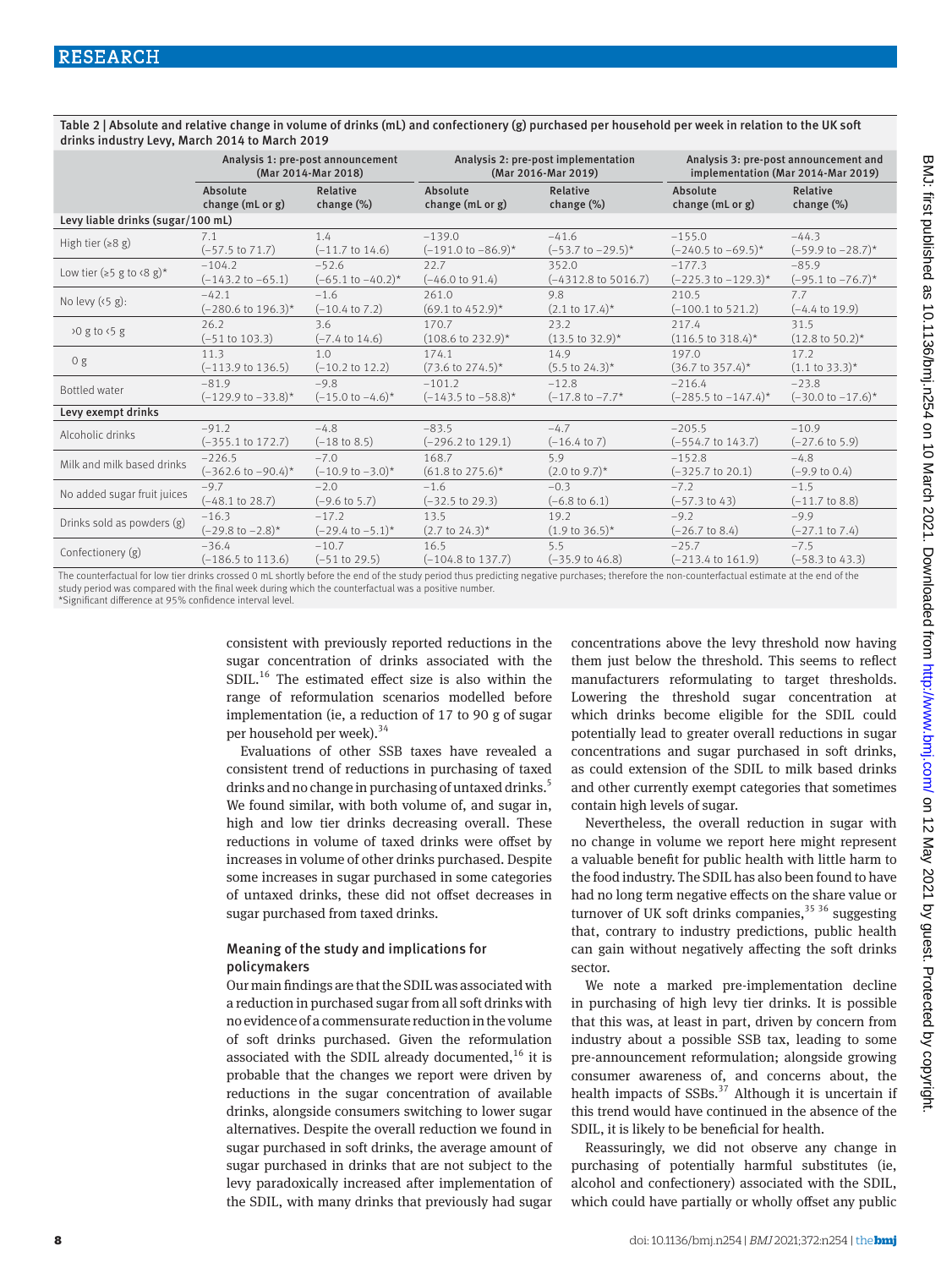Table 3 | Absolute and relative change in sugar in drinks and confectionery (g) purchased per household (95% CI) per week in relation to the UK SDIL, March 2014- March 2019

|                                   | Analysis 1: pre-post announcement              |                                                 | Analysis 2: pre-post implementation |                               | Analysis 3: pre-post announcement and |                               |  |  |
|-----------------------------------|------------------------------------------------|-------------------------------------------------|-------------------------------------|-------------------------------|---------------------------------------|-------------------------------|--|--|
|                                   | (Mar 2014-Mar 2018)                            |                                                 | (Mar 2016-Mar 2019)                 |                               | implementation (Mar 2014-Mar 2019)    |                               |  |  |
|                                   | Absolute                                       | Relative                                        | Absolute                            | Relative                      | Absolute                              | Relative                      |  |  |
|                                   | change (g)                                     | change $(\%)$                                   | change (g)                          | change $(\%)$                 | change (g)                            | change (%)                    |  |  |
| Levy liable drinks (sugar/100 mL) |                                                |                                                 |                                     |                               |                                       |                               |  |  |
| High tier $(28 g)$                | 0.6                                            | 1.1                                             | $-16.1$                             | $-43.1$                       | $-18.0$                               | $-45.9$                       |  |  |
|                                   | $(-10.2 \text{ to } 11.4)$                     | $(-18.7 \text{ to } 20.8)$                      | $(-24.8 \text{ to } -7.3)^*$        | $(-61.1 \text{ to } -25.1)^*$ | $(-32.3 \text{ to } -3.6)^*$          | $(-68.8 \text{ to } -22.9)^*$ |  |  |
| Low tier ( $\ge$ 5 g to $(8 g)$ ) | $-7.5$                                         | $-54.5$                                         | 0.9                                 | 84.4                          | $-12.5$                               | $-86.2$                       |  |  |
|                                   | $(-9.8 \text{ to } -5.2)^*$                    | $(-65.1 \text{ to } -43.9)^*$                   | $(-3.1 \text{ to } 5.0)$            | $(-554.9 \text{ to } 723.6)$  | $(-15.4 \text{ to } -9.5)^*$          | $(-94.2 \text{ to } -78.1)^*$ |  |  |
| No levy $(5g)$ t                  | 5.7                                            | 56.9                                            | 2.2                                 | 9.9                           | 15.3                                  | 166.4                         |  |  |
|                                   | $(3.6 \text{ to } 7.8)^*$                      | $(25.9 \text{ to } 87.8)^*$                     | $(-2.2 \text{ to } 6.6)$            | $(-11.6 \text{ to } 31.4)$    | $(12.6 \text{ to } 17.9)^*$           | $(94.2 \text{ to } 238.5)^*$  |  |  |
| >0 g to <5 g sugar                | 5.7                                            | 56.9                                            | 2.2                                 | 9.9                           | 15.3                                  | 166.4                         |  |  |
| per 100 mLt                       | $(3.6 \text{ to } 7.8)^*$                      | $(25.9 \text{ to } 87.8)^*$                     | $(-2.2 \text{ to } 6.6)$            | $(-11.6 \text{ to } 31.4)$    | $(12.6 \text{ to } 17.9)^*$           | $(94.2 \text{ to } 238.5)^*$  |  |  |
| Levy exempt drinks                |                                                |                                                 |                                     |                               |                                       |                               |  |  |
| Milk and milk based drinks        | $-12.9$ (-21.3 to -4.5)* -7.9 (-12.7 to -3.1)* |                                                 | $5.9$ (-0.9 to 12.7)                | 4.1 $(-0.7 \text{ to } 8.9)$  | $-11.9$ (-23.1 to -0.8)*              | $-7.4$ ( $-13.8$ to $-0.9$ )* |  |  |
| No added sugar fruit juices       | $-0.2$ ( $-6.8$ to 6.5)                        | $-0.4$ ( $-14.3$ to 13.6)                       | $-2.1$ ( $-7.7$ to 3.5)             | $-4.4$ ( $-16$ to 7.2)        | $-0.8$ ( $-10$ to 8.3)                | $-1.9$ ( $-21.6$ to 17.9)     |  |  |
| Drinks sold as powders (g)        | $-1.8$ ( $-5.8$ to 2.1)                        | $-9.8$ ( $-29.2$ to $9.6$ )                     | $0.6$ (-2.6 to 3.8)                 | $3.7$ (-17 to 24.5)           | $-1.6$ (-6.7 to 3.5)                  | $-8.9$ ( $-35.1$ to 17.3)     |  |  |
| Confectionery (g)                 |                                                | $-31.8$ (-62.7 to -0.9)* -16.4 (-30.1 to -2.8)* | 12.2<br>$(-12.8 \text{ to } 37.1)$  | 7.7 $(-9 \text{ to } 24.4)$   | $-28.6$ ( $-69.3$ to 12.1)            | $-14.4$ ( $-32.5$ to 3.7)     |  |  |

The counterfactual for low tier drinks crossed 0 mL shortly before the end of the study period thus predicting negative purchases; therefore the non-counterfactual estimate at the end of the study period was compared with the final week during which the counterfactual was a positive number. \*Significant difference at 95% confidence interval level.

> health gains from the SDIL. However, we did not study the SDIL's effect on purchases of other food groups or on overall diet.

> In contrast with previous findings from Mexico and Barbados, $638$  we did not observe an increase in purchased bottled water associated with the SDIL. Indeed purchases of bottled water decreased significantly during the study period. Although we cannot rule out an effect of the SDIL on bottled water purchases, we cannot think of a plausible pathway through which it achieved reductions in purchased bottled water. Instead, this reduction might be due to coincident increases in concern about single use plastic that have been attributed, in the UK, to the broadcast of the nature documentary series *Blue Planet 2* in October-December 2017.39 It is not clear if a similar "Blue Planet effect" has occurred in other countries. Unlike for many other soft drinks, a like-for-life substitution is available for bottled water in countries such as the UK—that is, filling reusable water bottles with tap water. Several UK retailers have reported substantial growth in sales of reusable water bottles since  $2018<sup>40</sup>$  Given that tap water is freely available, it is difficult to study changes in its consumption directly.

#### Unanswered questions and future research

Future work should seek to understand the longer term effects of the SDIL on purchasing and consumption of soft drinks as well as total diet, and health outcomes. Differential effects of the SDIL on all these outcomes across population groups (eg, by socioeconomic position and in households with versus without children) should also be explored to determine whether the SDIL contributes to narrowing inequalities in health. The changes in purchasing we report here could be used as an input to health impact modelling to estimate the effect of changes on population prevalence of obesity, diabetes, and other chronic conditions. It is likely that the reformulation that has occurred in response to the SDIL $^{16}$  reflects substantial increases in the use of artificial sweeteners in the UK soft drinks market. Given public mistrust of artificial sweeteners, $37$  the effect of the SDIL on consumption of these should also be explored.

#### Conclusion

One year after implementation of the SDIL, purchased sugar in soft drinks decreased by around 30 g per household per week without a change in the volume of purchased soft drinks. This tiered tax aiming to stimulate industry to remove sugar from soft drinks might represent a benefit for public health (by reducing sugar purchased from soft drinks without substitution to confectionery and alcohol) without any commensurate harm to the soft drinks industry (by not affecting total volume of soft drinks purchased).

#### AUTHOR AFFILIATIONS

<sup>1</sup> Centre for Diet and Activity Research, MRC Epidemiology Unit, University of Cambridge School of Clinical Medicine, Institute of Metabolic Science, Cambridge CB2 0QQ, UK

<sup>2</sup> Faculty of Health, School of Kinesiology and Health Science, Toronto, Canada

<sup>3</sup> Centre on Population Approaches for Non-Communicable Disease Prevention, Nuffield Department of Population Health, University of Oxford, Oxford, UK

4 Warwick Medical School, University of Warwick, Division of Health Sciences, Coventry, UK

5 Population Health Innovation Lab, Department of Public Health, Environment and Society, London School of Hygiene and Tropical Medicine, London, UK

6 National Institute of Health Research Oxford Biomedical Research Centre, Oxford University Hospitals NHS Foundation Trust, Headington, Oxford, UK

<sup>7</sup> Department of Social and Policy Sciences, University of Bath, Bath, UK

<sup>8</sup>College of Medicine and Health, University of Exeter, Exeter, UK

Contributors: MW, SC, MR, RS, HR, JA, PS, OM, AB, and TLP conceived the study and defined the analytical strategy. DP, JA, OM, TLP, and SS performed statistical analyses and provided preliminary interpretation of findings. DP, JA, OM, and TLP drafted the manuscript. All authors critically interpreted the results, revised the manuscript, provided relevant intellectual input, and read and approved the final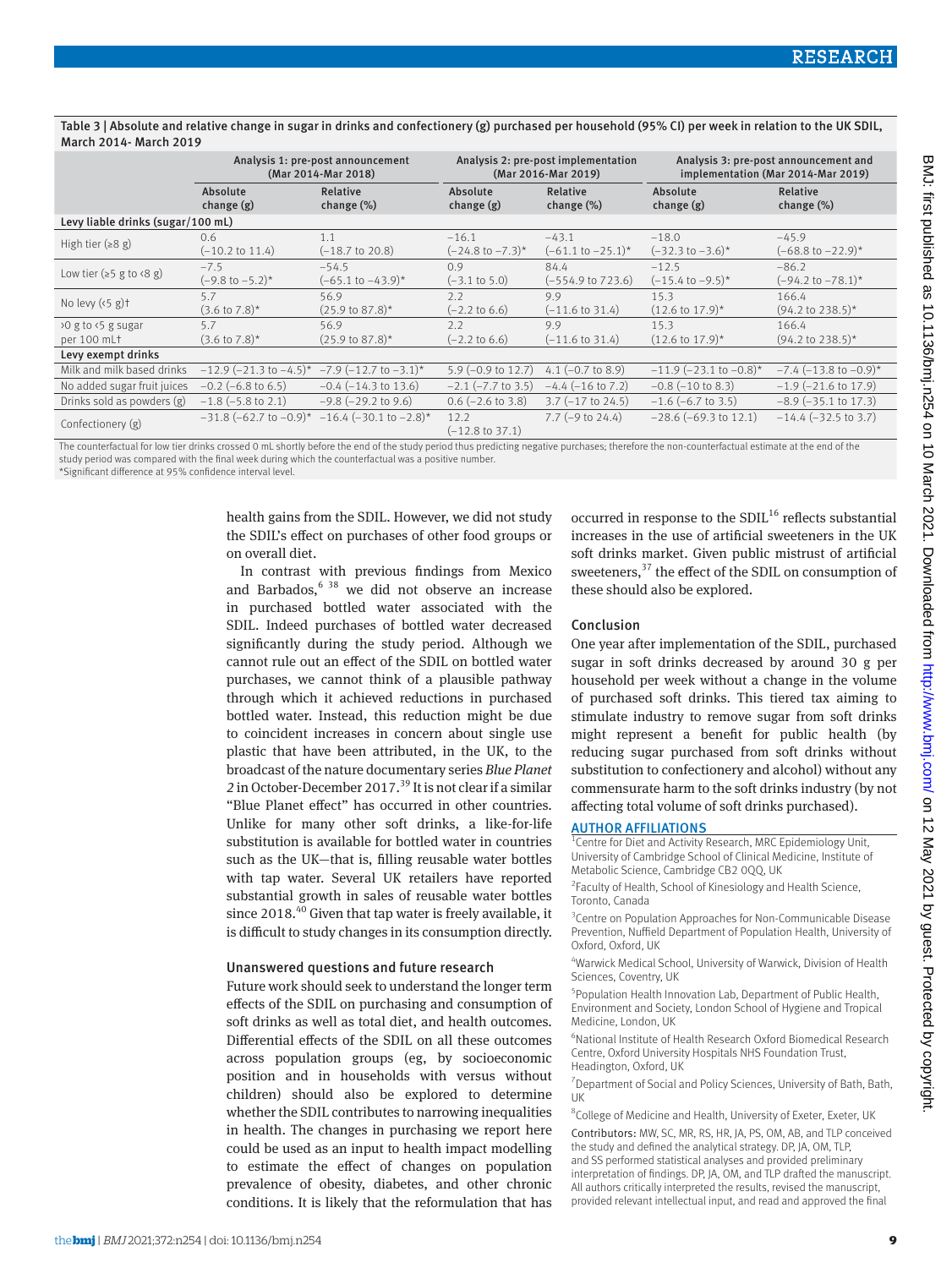manuscript. DP and JA had primary responsibility for the final content. JA will act as guarantor. The corresponding author attests that all listed authors meet authorship criteria and that no others meeting the criteria have been omitted.

Funding: DP, OM, MW, and JA are funded by the Centre for Diet and Activity Research (CEDAR), a UK Clinical Research Collaboration (UKCRC) Public Health Research Centre of Excellence Funding from the British Heart Foundation, Cancer Research UK, Economic and Social Research Council, Medical Research Council, National Institute for Health Research (NIHR), and Wellcome Trust, under the auspices of the UKCRC. This project was funded by the NIHR Public Health Research programme (grant Nos 16/49/01 and 16/130/01). The work was also supported by the Medical Research Council (grant Nos MC\_UU\_12015/6 and MC\_UU\_00006/7). The views expressed are those of the authors and not necessarily those of the National Health Service, the NIHR, or the Department of Health and Social Care, UK. The funders had no role in study design, data collection and analysis, decision to publish, or preparation of the manuscript. DP had full access to all the data in the study and had final responsibility for the decision to submit for publication.

Competing interests: All authors have completed the ICMJE uniform disclosure form at [www.icmje.org/coi\\_disclosure.pdf](http://www.icmje.org/coi_disclosure.pdf) (available on request from the corresponding author) and declare: MW is director of the National Institute for Health Research Public Health Research Funding programme, and OM is currently on secondment at the UK Department of Health and Social Care and previously worked with Public Health England; no support from any organisation for the submitted work other than that described above; no financial relationships with any organisations that might have an interest in the submitted work in the previous three years; and no other relationships or activities that could appear to have influenced the submitted work.

Ethical approval: Not required for secondary data analysis of anonymised data.

Data sharing: The statistical code for the analyses are available from <https://github.com/MRC-Epid/SDILEvaluation>. Kantar Worldpanel data are not publicly available but can be purchased from Kantar Worldpanel ([http://www.kantarworldpanel.com\)](http://www.kantarworldpanel.com). The authors are not legally permitted to share the data used for this study but interested parties can contact Kantar WorldPanel representative Sean Cannon (Sean.Cannon@kantar.com) to inquire about accessing this proprietary data.

The lead author affirms that the manuscript is an honest, accurate, and transparent account of the study being reported; that no important aspects of the study have been omitted; and that any discrepancies from the study as planned (and, if relevant, registered) have been explained.

Dissemination to participants and related patient and public communities: This work was presented at the 2020 annual scientific meeting of the Society of Social Medicine. We will issue a press release on this work and engage with media outlets as relevant. We will summarise our findings in a Twitter thread. A lay summary of this paper will be prepared in advance of publication and shared on the Medical Research Council Epidemiology Unit and Centre for Diet and Activity Research websites. We will share this summary with our networks of public health practitioners and policymakers through our social media accounts and regular e-newsletter. A lay summary of the findings of the wider project of which this is part will be made available on the National Institute for Health Research website.

Provenance and peer review: Not commissioned; externally peer reviewed.

This is an Open Access article distributed in accordance with the terms of the Creative Commons Attribution (CC BY 4.0) license, which permits others to distribute, remix, adapt and build upon this work, for commercial use, provided the original work is properly cited. See: [http://creativecommons.org/licenses/by/4.0/.](http://creativecommons.org/licenses/by/4.0/)

- 1 Moynihan PJ, Kelly SAM. Effect on caries of restricting sugars intake: systematic review to inform WHO guidelines. *J Dent Res* 2014;93:8- 18. doi:10.1177/0022034513508954
- Imamura F, O'Connor L, Ye Z, et al. Consumption of sugar sweetened beverages, artificially sweetened beverages, and fruit juice and incidence of type 2 diabetes: systematic review, meta-analysis, and estimation of population attributable fraction. *BMJ* 2015;351:h3576. doi:10.1136/bmj.h3576
- 3 Xi B, Huang Y, Reilly KH, et al. Sugar-sweetened beverages and risk of hypertension and CVD: a dose-response meta-analysis. *Br J Nutr* 2015;113:709-17. doi:10.1017/S0007114514004383
- 4 World Health Organization. *Tackling NCDs: "Best Buys" and Other Recommended Interventions for the Prevention and Control of Noncommunicable Diseases.* WHO, 2017.
- 5 Teng AM, Jones AC, Mizdrak A, Signal L, Genç M, Wilson N. Impact of sugar-sweetened beverage taxes on purchases and dietary intake: Systematic review and meta-analysis. *Obes Rev* 2019;20:1187-204. doi:10.1111/obr.12868
- Alvarado M, Unwin N, Sharp SJ, et al. Assessing the impact of the Barbados sugar-sweetened beverage tax on beverage sales: an observational study. *Int J Behav Nutr Phys Act* 2019;16:13. doi:10.1186/s12966-019-0776-7
- Roberto CA, Lawman HG, LeVasseur MT, et al. Association of a Beverage Tax on Sugar-Sweetened and Artificially Sweetened Beverages With Changes in Beverage Prices and Sales at Chain Retailers in a Large Urban Setting. *JAMA* 2019;321:1799-810. doi:10.1001/jama.2019.4249
- Royo-Bordonada MA, Fernández-Escobar C, Simón L, Sanz-Barbero B, Padilla J. Impact of an excise tax on the consumption of sugar-sweetened beverages in young people living in poorer neighbourhoods of Catalonia, Spain: a difference in differences study. *BMC Public Health* 2019;19:1553. doi:10.1186/s12889-019- 7908-5
- 9 Cawley J, Frisvold D, Hill A, Jones D. The impact of the Philadelphia beverage tax on purchases and consumption by adults and children. *J Health Econ* 2019;67:102225. doi:10.1016/j. jhealeco.2019.102225
- 10 Lee MM, Falbe J, Schillinger D, Basu S, McCulloch CE, Madsen KA. Sugar-Sweetened Beverage Consumption 3 Years After the Berkeley, California, Sugar-Sweetened Beverage Tax. *Am J Public Health* 2019;109:637-9. doi:10.2105/AJPH.2019.304971
- 11 Mytton OT, Eyles H, Ogilvie D. Evaluating the Health Impacts of Food and Beverage Taxes. *Curr Obes Rep* 2014;3:432-9. doi:10.1007/ s13679-014-0123-x
- 12 Falbe J, Rojas N, Grummon AH, Madsen KA. Higher Retail Prices of Sugar-Sweetened Beverages 3 Months After Implementation of an Excise Tax in Berkeley, California. *Am J Public Health* 2015;105:2194-201. doi:10.2105/AJPH.2015.302881
- 13 Alvarado M, Kostova D, Suhrcke M, et al, Barbados SSB Tax Evaluation Group. Trends in beverage prices following the introduction of a tax on sugar-sweetened beverages in Barbados. *Prev Med* 2017;105S:S23-5. doi:10.1016/j.ypmed.2017.07.013
- Cawley J, Willage B, Frisvold D. Pass-through of a tax on sugarsweetened beverages at the philadelphia international airport. *JAMA* 2018;319:305-6. doi:10.1001/jama.2017.16903
- 15 Stacey N, Mudara C, Ng SW, van Walbeek C, Hofman K, Edoka I. Sugarbased beverage taxes and beverage prices: Evidence from South Africa's Health Promotion Levy. *Soc Sci Med* 2019;238:112465. doi:10.1016/j.socscimed.2019.112465
- 16 Scarborough P, Adhikari V, Harrington RA, et al. Impact of the announcement and implementation of the UK Soft Drinks Industry Levy on sugar content, price, product size and number of available soft drinks in the UK, 2015-19: A controlled interrupted time series analysis. *PLoS Med* 2020;17:e1003025. doi:10.1371/journal. pmed.1003025
- 17 Penney T, Adams J, Briggs A, et al. *Theorising how the UK Soft Drinks Industry Levy could impact population level diet and health: Development of a multi-sectoral systems map.* International Society for Behavioural Nutrition and Physical Activity, 2017.
- 18 Quirmbach D, Cornelsen L, Jebb SA, Marteau T, Smith R. Effect of increasing the price of sugar-sweetened beverages on alcoholic beverage purchases: an economic analysis of sales data. *J Epidemiol Community Health* 2018;72:324-30. doi:10.1136/jech-2017- 209791
- 19 Smith RD, Cornelsen L, Quirmbach D, Jebb SA, Marteau TM. Are sweet snacks more sensitive to price increases than sugarsweetened beverages: analysis of British food purchase data. *BMJ Open* 2018;8:e019788. doi:10.1136/bmjopen-2017-019788
- 20 Scheelbeek PFD, Cornelsen L, Marteau TM, Jebb SA, Smith RD. Potential impact on prevalence of obesity in the UK of a 20% price increase in high sugar snacks: modelling study. *BMJ* 2019;366:l4786. doi:10.1136/bmj.l4786
- 21 HM Revenue & Customs. Soft Drinks Industry Levy 2016. [https://](https://www.gov.uk/government/publications/soft-drinks-industry-levy/soft-drinks-industry-levy) [www.gov.uk/government/publications/soft-drinks-industry-levy/soft](https://www.gov.uk/government/publications/soft-drinks-industry-levy/soft-drinks-industry-levy)[drinks-industry-levy.](https://www.gov.uk/government/publications/soft-drinks-industry-levy/soft-drinks-industry-levy)
- 22 Gauke D. *Budget 2016.* HM Treasury, 2016.
- 23 HM Revenue & Customs. Check if your drink is liable for the Soft Drinks Industry Levy. Secondary Check if your drink is liable for the Soft Drinks Industry Levy 2018. [https://www.gov.uk/guidance/check](https://www.gov.uk/guidance/check-if-your-drink-is-liable-for-the-soft-drinks-industry-levy)[if-your-drink-is-liable-for-the-soft-drinks-industry-levy.](https://www.gov.uk/guidance/check-if-your-drink-is-liable-for-the-soft-drinks-industry-levy)
- 24 Public Health England. *Sugar reduction: Report on progress between 2015 and 2018.* Public Health England, 2019.
- 25 Bandy LK, Scarborough P, Harrington RA, Rayner M, Jebb SA. Reductions in sugar sales from soft drinks in the UK from 2015 to 2018. *BMC Med* 2020;18:20. doi:10.1186/s12916-019-1477-4